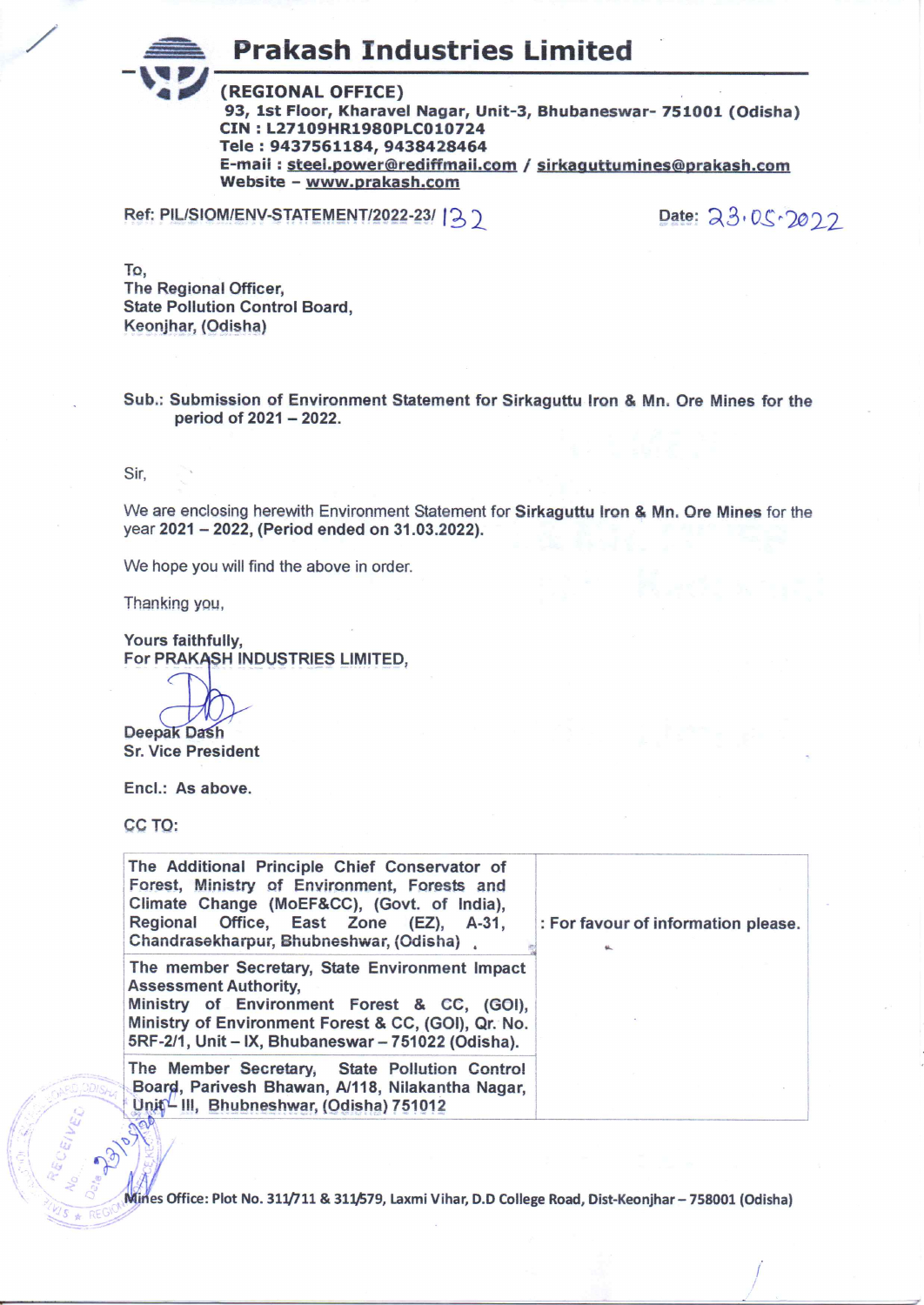# **ENVIRONMENT STATEMENT (Year 2021-2022) SIRKAGUTTU IRON & MN. MINES Village – Sirkaguttu (Upper Kadakala)**

# **M/s. Prakash Industries Limited**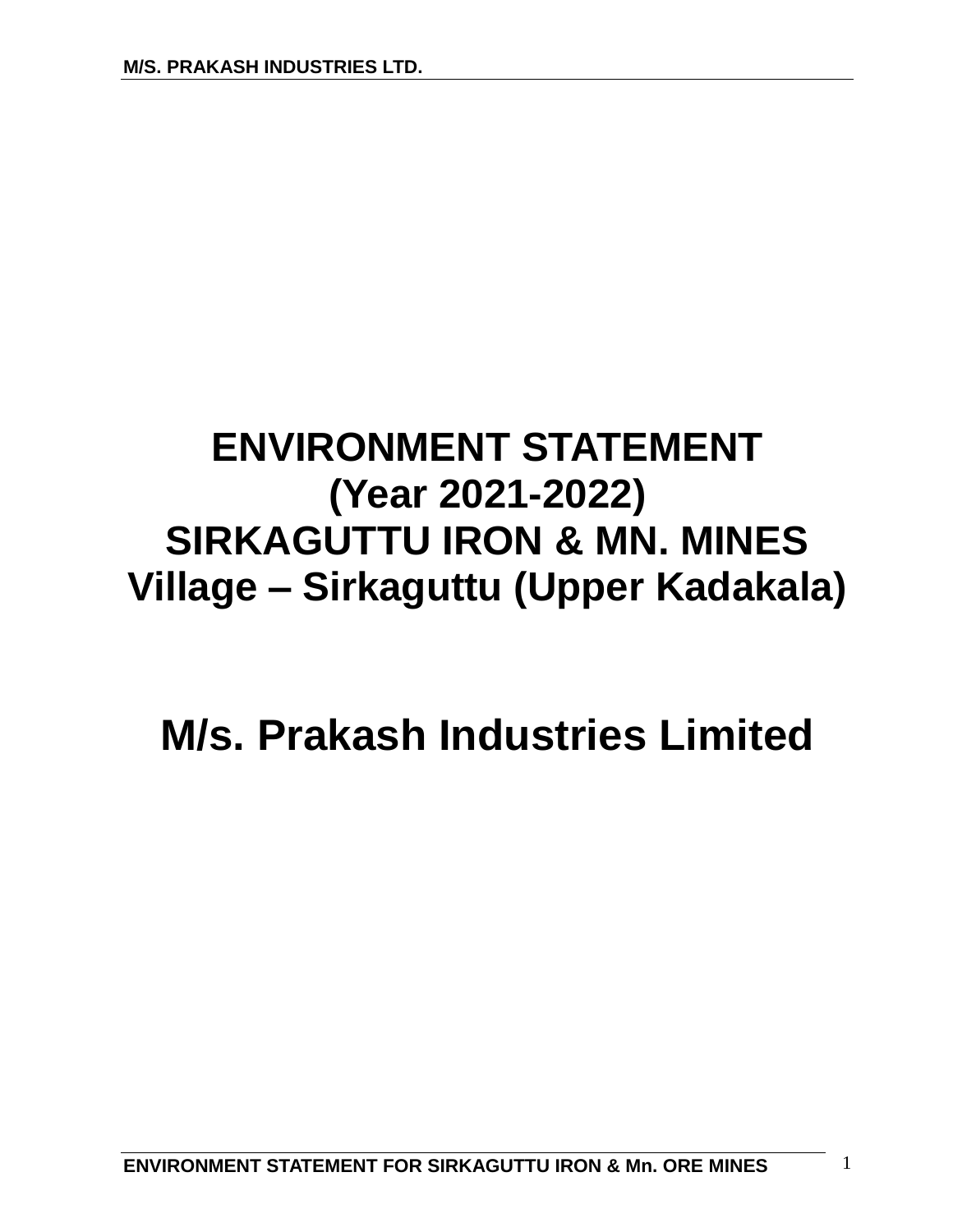#### **FORM - V (SEE RULE-14)**

#### **ENVIRONMENTAL STATEMENT FOR THE FINANCIAL YEAR ENDING 31ST MARCH 2022**

# **PART-A**

| (1)   | Name and address of the owner/<br>Occupier of the Industry, Operation<br>or process |   | : Sh. M. L. Pareek<br><b>Director</b><br><b>Sirkaguttu Iron &amp; Mn. Ore Mines</b><br>M/s. Prakash Industries Ltd.,<br>Village: Sirkaguttu<br>Dist.: Keonjhar (Odisha)<br>E Mail: sirkaguttumines@prakash.com |
|-------|-------------------------------------------------------------------------------------|---|----------------------------------------------------------------------------------------------------------------------------------------------------------------------------------------------------------------|
| (11)  | <b>Production Capacity Units</b>                                                    |   | $\therefore$ EC Capacity – 1.325 Million TPA<br>CTO - 859070 TPA<br>(Iron Ore)                                                                                                                                 |
| (III) | <b>Year of Establishment</b>                                                        | ÷ | November 2019                                                                                                                                                                                                  |
| (IV)  | Date of the Environmental Statement<br><b>Submitted</b>                             |   | : 11.06.2021                                                                                                                                                                                                   |

#### **PART - B**

#### **WATER AND RAW MATERIAL CONSUMPTION**

| WATER CONSUMPTION (m <sup>3</sup> /day)<br>(1) |       |
|------------------------------------------------|-------|
| Process (Boiler)                               | Nil   |
| Cooling                                        | Nil   |
| Domestic                                       | 2.00  |
| <b>Water Sprinkling</b>                        | 25.00 |
| (Haul Road, Crushing & Screening Plant)        |       |
| <b>Plantation &amp; Wet Drilling</b>           | 5.00  |
|                                                |       |

| <b>NAME OF THE</b> | <b>Process Water Consumption Per Unit of Product Output</b>                                                                    |                    |  |
|--------------------|--------------------------------------------------------------------------------------------------------------------------------|--------------------|--|
| <b>PRODUCTS</b>    | During the previous                                                                                                            | During the current |  |
|                    | Financial year                                                                                                                 | Financial year     |  |
|                    | 2020-2021                                                                                                                      | 2021-2022          |  |
|                    |                                                                                                                                | (2)                |  |
| Iron Ore           | We have no mineral processing unit. However, for Crushing &<br>Screening unit water is being consumed for suppression of dust. |                    |  |
|                    |                                                                                                                                |                    |  |
|                    |                                                                                                                                |                    |  |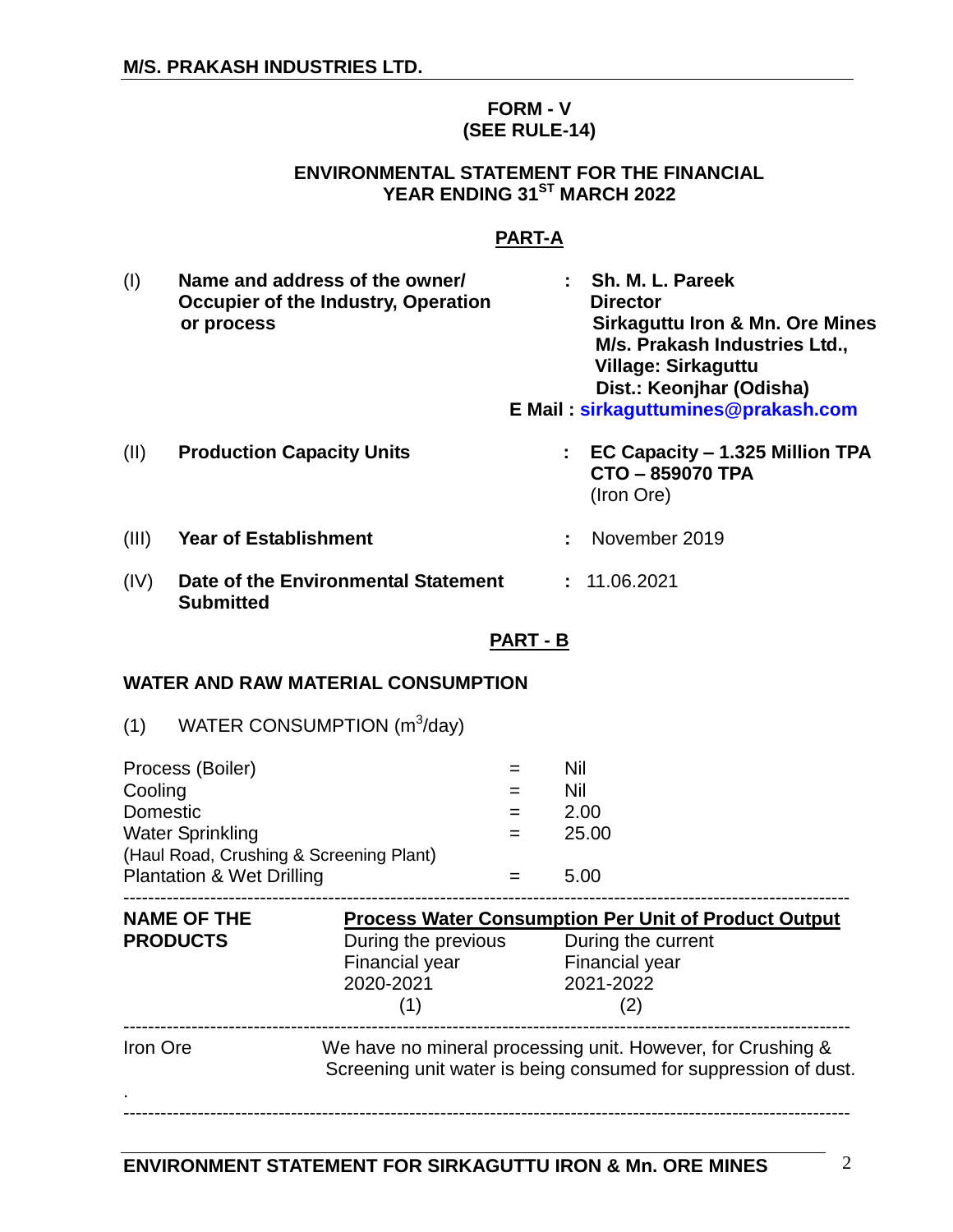# **(2) RAW MATERIAL CONSUMPTION**

| Name of<br><b>Raw Material</b> | Name of<br><b>Products</b> | <b>Consumption of Raw Material per unit</b><br>of output. (Ton/day)                  |                                             |
|--------------------------------|----------------------------|--------------------------------------------------------------------------------------|---------------------------------------------|
|                                |                            | During the previous<br>Financial year                                                | During the current<br><b>Financial year</b> |
| <b>NA</b><br>1.                | Iron Ore                   | Nil                                                                                  | Nil                                         |
|                                |                            | Note: It's mining so no Raw material is consumed to produce output:- <b>Only ROM</b> |                                             |

Note: It's mining, so no Raw material is consumed to produce output:- **Only ROM produced directly from mines.** ---------------------------------------------------------------------------------------------------------------------

# **PART – C**

# **Pollution discharged to environment /unit of output. (Parameter As Specified In the Consent Issue)**

| <b>Pollutants</b> | <b>Quality of Pollutants</b><br>Discharged (mass /day)                                                                                                                                 | Concentrations of<br>Pollutants discharges<br>(mass/volume) | Percentage of<br>variation from<br>prescribed<br>standard with<br>reasons |
|-------------------|----------------------------------------------------------------------------------------------------------------------------------------------------------------------------------------|-------------------------------------------------------------|---------------------------------------------------------------------------|
| (a) Water         | Quality of water (Rain water only) discharged to<br>the outside area are within the prescribed limits.<br>Results of concentration of<br>pollutants<br>are<br>enclosed in Annexure - I |                                                             |                                                                           |
| $(b)$ Air         | Air pollutant discharged are within the range of<br>prescribed standards. Results of concentration of<br>pollutants are attached as Annexure - I.                                      |                                                             |                                                                           |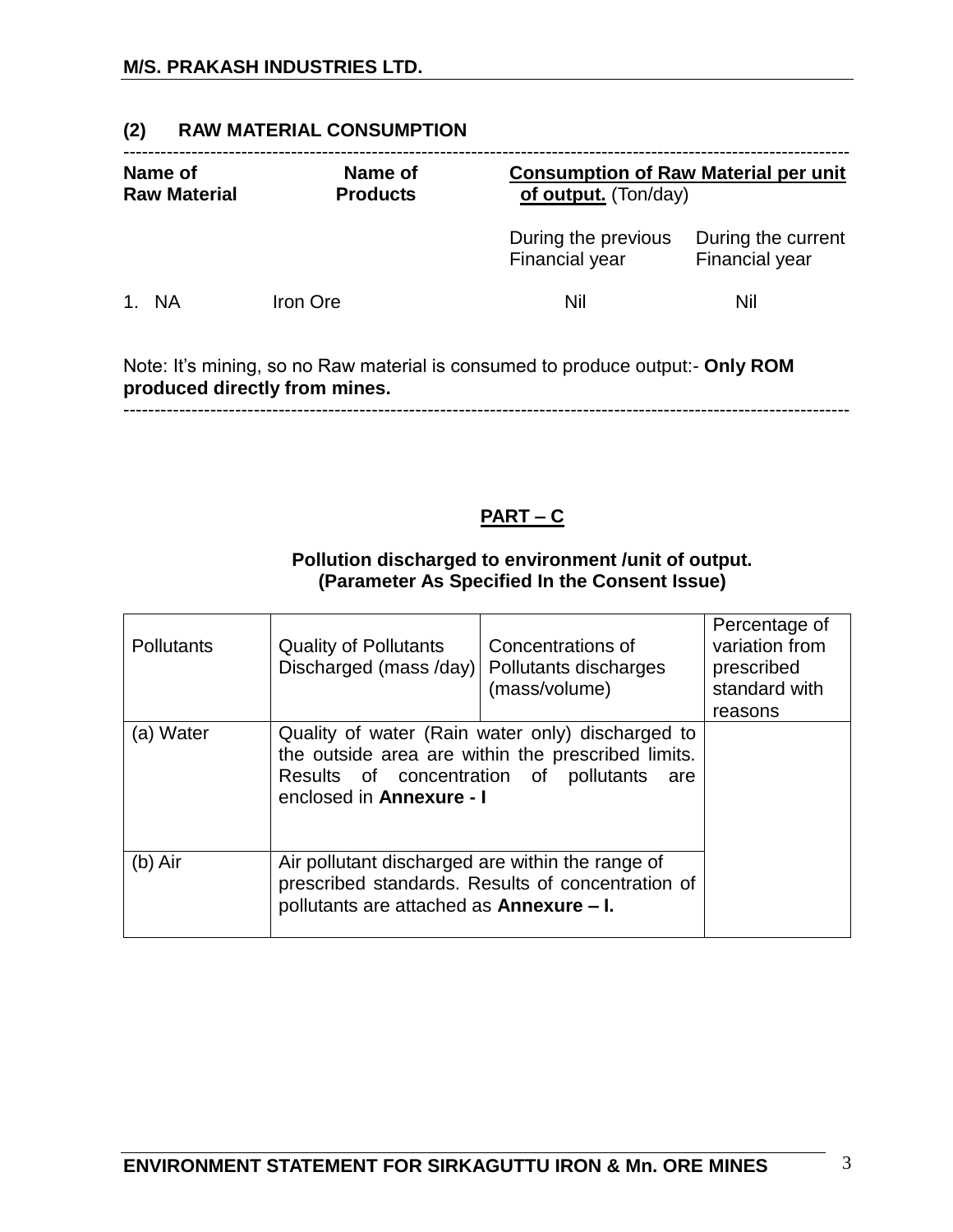# **PART - D HAZARDOUS WASTE**

# **As Specified Under [Hazardous Wastes (Management, Handling and Transboudary Movement) Rules, 2016]**

| <b>Hazardous Waste</b>                   | Total Quantity (Kg)           |                              |
|------------------------------------------|-------------------------------|------------------------------|
| Used Oil                                 | During the previous financial | During the current financial |
|                                          | year (2020-2021)              | year (2021-2022)             |
| (a) From process                         | <b>NA</b>                     | <b>NA</b>                    |
| (b) From pollution<br>control facilities | Nil                           | Nil                          |

# **PART - E SOLID WASTES**

| Solid Waste                  | <b>TOTAL QUANTITY</b>      |                              |  |
|------------------------------|----------------------------|------------------------------|--|
|                              | During the Previous        | During the Current Financial |  |
|                              | Financial year (2020-2021) | year (2021-2022)             |  |
| (a) From Process $-$         | <b>NA</b>                  | Nil                          |  |
| Over Burden                  |                            |                              |  |
| (b) From Pollution Control   | <b>NA</b>                  | Nil                          |  |
| <b>Facilities</b>            |                            |                              |  |
| (c)                          | <b>NA</b>                  | Nil                          |  |
| 1.Quantity<br>recycled<br>or |                            |                              |  |
| reutilized within the unit   |                            |                              |  |
| 2. Sold                      | <b>NA</b>                  | Nil                          |  |
| 3. Disposed                  | ΝA                         | Nil                          |  |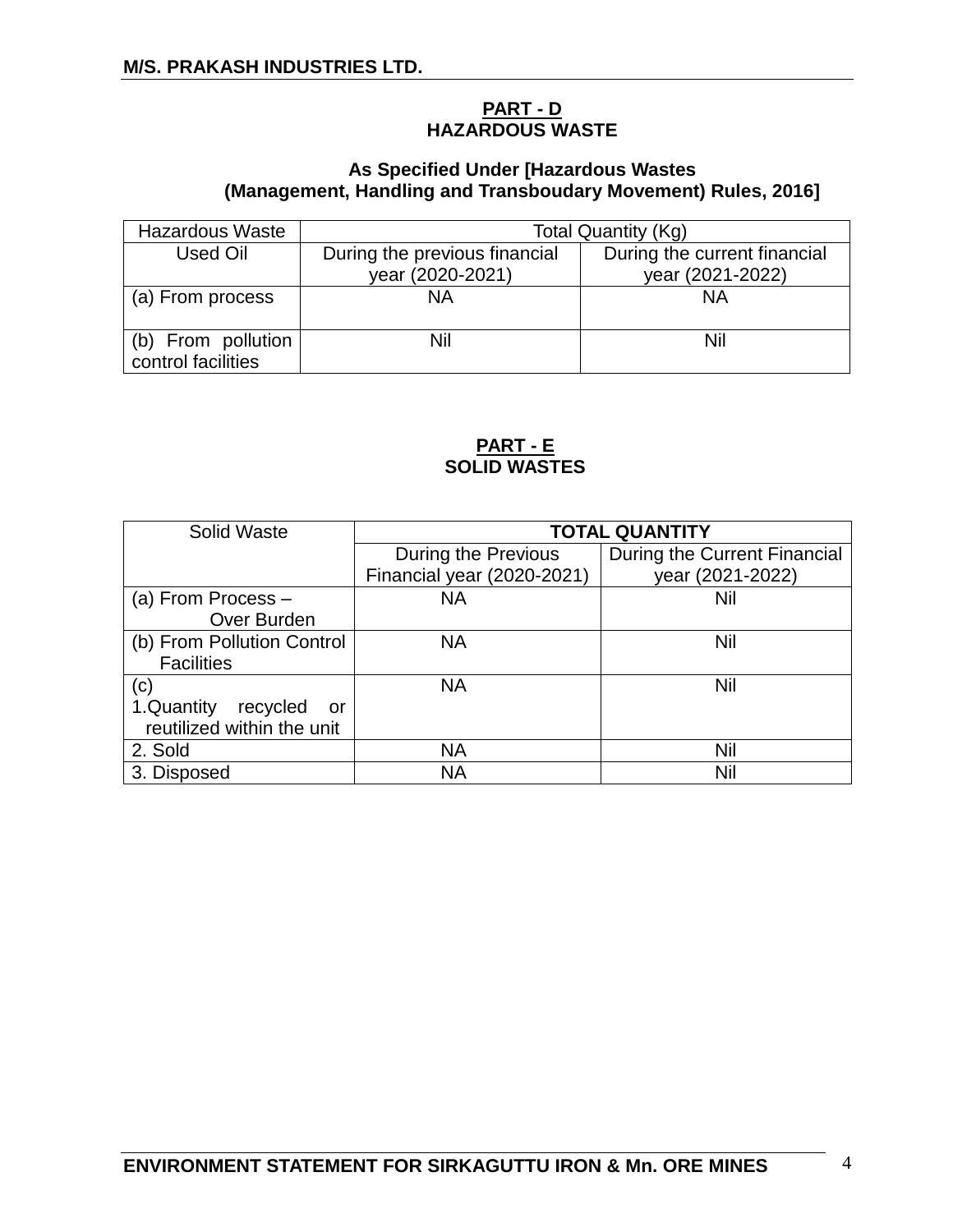# **PART - F**

#### **Please specify the characterizations (in term of composition of quantum) of hazardous as well as solid wastes and indicate disposal practice adopted for both of these categories of wastes.**

The mining operation has been started from November 2019 and the production was on very low scale till March 2022. During this period a very few quantity of overburden was generated which were mainly used for road making and balance quantity were stacked over the ear marked area. Retaining wall & Garland drain followed by settling tank at the end have been provided around the OB dump and at other mineral stockyard to prevent discharge of washouts and solid material outside the mine area. As we have no any mechanical workshop inside the mine, no hazardous wastes are generated.

#### **PART - G**

# **Impact of the pollution abatement measures taken on conservation of natural resources and on the cost of production.**

Water tankers are engaged for sprinkling of water on haul road for suppression of dust. Dry fog system has been provided at crushing & screening plant for control of fugitive dust generation. Regular plantation programme is being taken up for ecological balance of the surrounding environment. Further, planed and preventative maintenance programme is strictly followed for maximum utilization of plants and machineries.

#### **PART - H**

#### **Additional measures / investment proposal for environmental protection including abatement of Pollution, Prevention of pollution.**

We have provided dry fog system in plants for control of dust & fugitive emission. Time to time, maintenance of pollution control equipments are being under taken for better working purpose. Haul roads are always maintained properly to avoid potholes on the surface of road, so as to minimize generation of dust as low as possible during plying of vehicle. 350 mtr of concrete road has been constructed near entry of the mines to minimize dust generation. Wheel washing unit has been provided at the exit gate of the mine for washing the wheels of the transporting vehicle to eliminate carrying of mud or dust particle by the wheels to the outside mining area.

# **PART - I Any other particulars for improving the quality of the environment.**

We are highly concerned to protect the total environment of the mine as well as its surrounding area and all necessary steps are being sincerely taken for achieving **Sustainable Development** of the nearby area. In this regard, wheel washing system of all the transporting vehicles and construction of cc road on both side of main gate was